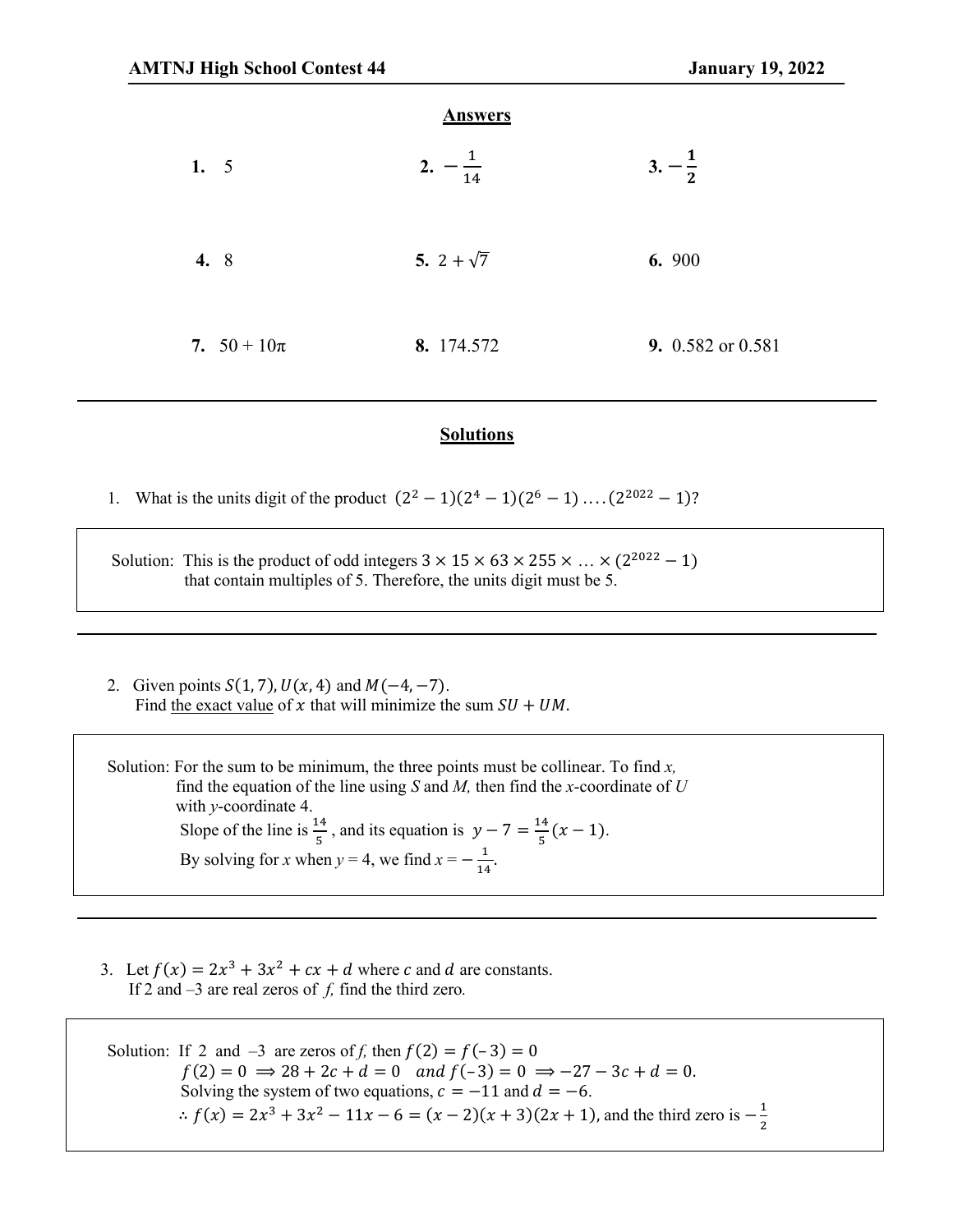4. A circle with radius *r* along with two regular hexagons are shown. One hexagon is inscribed in the circle and the other hexagon circumscribes the circle. Find the radius of the circle for which the sum of the areas of the two hexagons is 224 $\sqrt{3}$  cm<sup>3</sup>.

Solution: 
$$
A_i = Area_{inscribed\text{ hex}} = 6 \times \frac{1}{2} \cdot \frac{r\sqrt{3}}{2} \times r = \frac{3}{2} r^2 \sqrt{3}
$$
, and  
\n $A_c = Area_{circircumscribed\text{ hex}} = 6 \times \frac{1}{2} r \times 2r \frac{\sqrt{3}}{3} = 2r^2 \sqrt{3}$   
\n $A_i + A_c = 224\sqrt{3} \implies \frac{7}{2} r^2 \sqrt{3} = 224\sqrt{3} \implies r = 8 \text{ cm.}$ 

5. Find the exact value of the continued fraction  $4 + \frac{3}{4 + \frac{3}{4 + \frac{3}{4 + \frac{1}{4}}}}$ 

Solution: Let 
$$
x = 4 + \frac{3}{4 + \frac{3}{4 + \frac{3}{4 + \frac{3}{4 + \dots}}}}
$$
. Then,  $x > 0$  and  $x - 4 = \frac{3}{x} \Rightarrow x^2 - 4x - 3 = 0 \Rightarrow x = 2 + \sqrt{7}$ .

6. The square *ABCD* is inscribed in right triangle *TRI*. Side  $\overline{DC}$  is along the hypothenuse  $\overline{TI}$ , vertex *A* is along  $\overline{TR}$ , and vertex *B* is along  $\overline{RI}$ , as shown in the figure. If  $TD = 45$  and  $CI = 20$ , what is the area of square *ABCD* ?